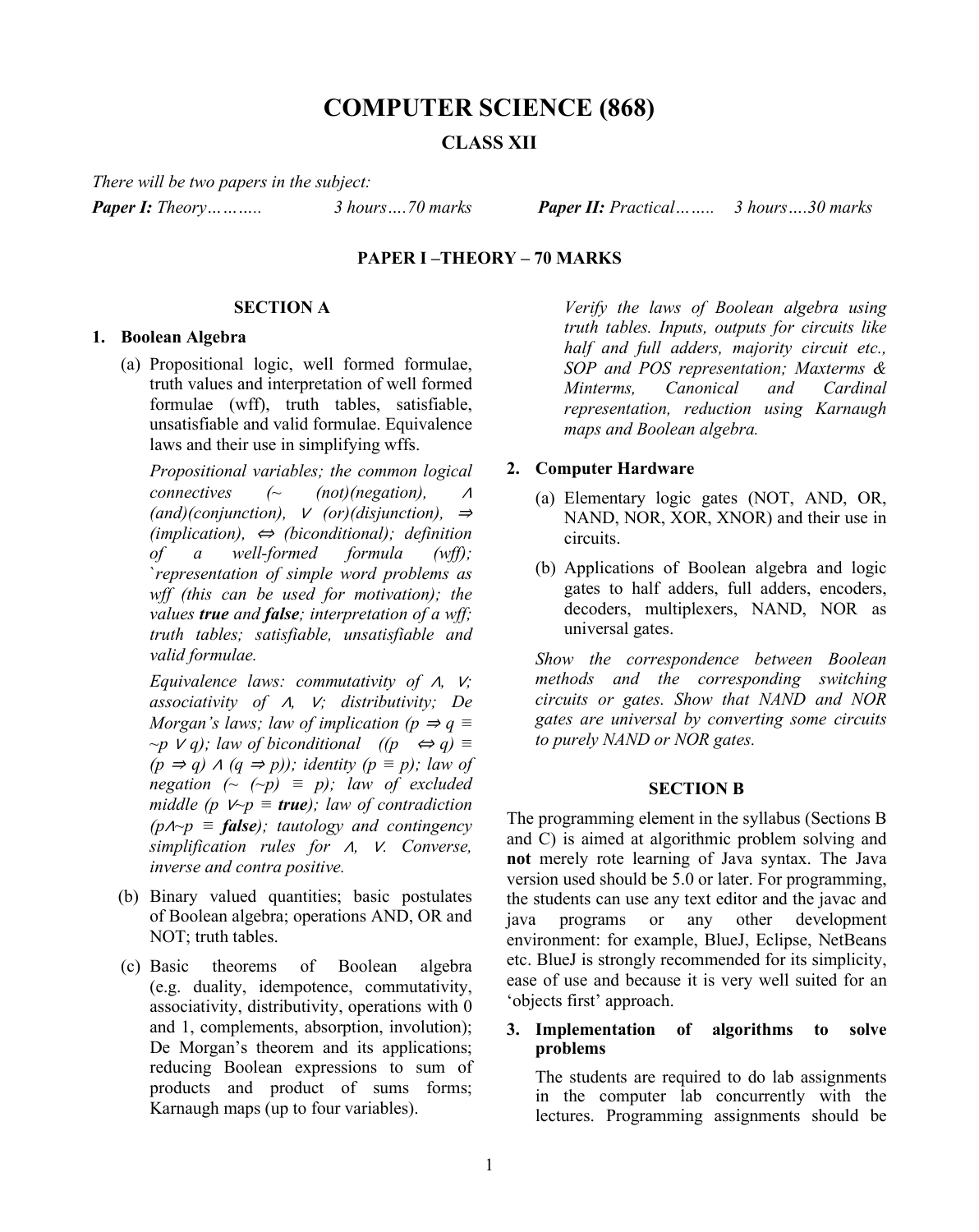done such that each major topic is covered in at least one assignment. Assignment problems should be designed so that they are sufficiently challenging. Students must do algorithm design, address correctness issues, implement and execute the algorithm in Java and debug where necessary.

*Self explanatory.*

## **4. Programming in Java (Review of Class XI Sections B and C)**

*Note that items 4 to 13 should be introduced almost simultaneously along with classes and their definitions.*

*While reviewing, ensure that new higher order problems are solved using these constructs.*

## **5. Objects**

- (a) Objects as data (attributes) + behaviour (methods); object as an instance of a class. Constructors.
- (b) Analysis of some real-world programming examples in terms of objects and classes.
- (c) Basic input/output using Scanner from JDK; input/output exceptions. Tokens in an input stream, concept of whitespace, extracting tokens from an input stream (String Tokenizer class).

## **6. Primitive values, Wrapper classes, Types and casting**

Primitive values and types: byte, int, short, long, float, double, boolean, char. Corresponding wrapper classes for each primitive type. Class as type of the object. Class as mechanism for user defined types. Changing types through user defined casting and automatic type coercion for some primitive types.

## **7. Variables, Expressions**

Variables as names for values; named constants (final), expressions (arithmetic and logical) and<br>their evaluation (operators, associativity, their evaluation (operators, associativity, precedence). Assignment operation; difference between left hand side and right hand side of assignment.

## **8. Statements, Scope**

Statements; conditional (if, if else, if else if, switch case, ternary operator), looping (for, while, do while, continue, break); grouping statements in blocks, scope and visibility of variables.

## **9. Methods**

Methods (as abstractions for complex user defined operations on objects), formal arguments and actual arguments in methods; different behaviour of primitive and object arguments. Static method and variables. The **this** Operator. Examples of algorithmic problem solving using methods (number problems, finding roots of algebraic equations etc.).

## **10. Arrays, Strings**

Structured data types – arrays (single and multidimensional), address calculations, strings. Example algorithms that use structured data types (e.g. searching, finding maximum/minimum, sorting techniques, solving systems of linear equations, substring, concatenation, length, access to char in string, etc.).

*Storing many data elements of the same type requires structured data types – like arrays. Access in arrays is constant time and does not depend on the number of elements. Address calculation (row major and column major), Sorting techniques (bubble, selection, insertion). Structured data types can be defined by classes – String. Introduce the Java library String class and the basic operations on strings (accessing individual characters, various substring operations, concatenation, replacement, index of operations).* 

## **11. Recursion**

Concept of recursion, simple recursive methods (e.g. factorial, GCD, binary search, conversion of representations of numbers between different bases).

*Many problems can be solved very elegantly by observing that the solution can be composed of solutions to 'smaller' versions of the same problem with the base version having a known simple solution. Recursion can be initially motivated by using recursive equations to define certain methods. These definitions are fairly obvious and are easy to understand. The definitions can be directly converted to a program. Emphasize that any recursion must have a base case. Otherwise, the computation can go into an infinite loop.* 

*The tower of Hanoi is a very good example of how recursion gives a very simple and elegant*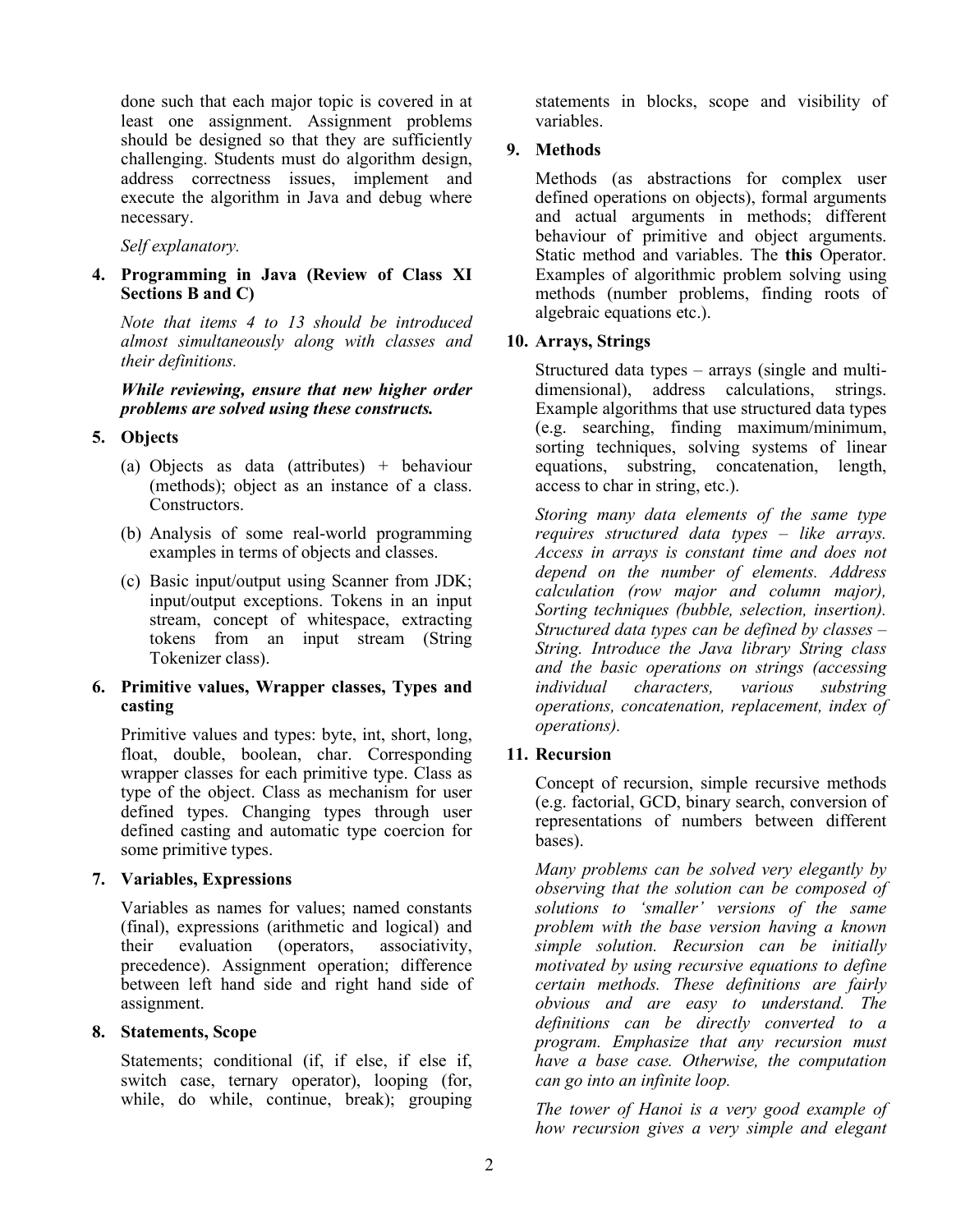*solution where as non-recursive solutions are quite complex.* 

#### **SECTION C**

#### **Inheritance, Interface, Polymorphism, Data structures.**

#### **12. Inheritance, Interfaces and Polymorphism**

(a) Inheritance; super and derived classes; member access in derived classes: redefinition of variables and methods in subclasses; abstract classes; class Object; protected visibility. Subclass polymorphism and dynamic binding.

*Emphasize inheritance as a mechanism to reuse a class by extending it. Inheritance should not normally be used just to reuse some methods defined in a class but only when there is a genuine specialization (or subclass) relationship between objects of the super class and that of the derived class.*

(b) Interfaces in Java (conceptual)

*Emphasize the difference between the Java language construct interface and the word interface often used to describe the set of method prototypes of a class.*

#### **13. Data structures**

(a) Basic data structures (stack, queue, dequeue); implementation directly through classes; definition through an interface and multiple implementations by implementing the interface. Conversion of Infix to Prefix and Postfix notations.

 *Basic algorithms and programs using the above data structures.*

(b) Single linked list (Algorithm and programming), binary trees, tree traversals (Conceptual).

*The following should be covered for each data structure:*

*Linked List (single): insertion, deletion, reversal, extracting an element or a sublist, checking emptiness.* 

*Binary trees: apart from the definition the following concepts should be covered: root, internal nodes, external nodes (leaves), height (tree, node), depth (tree, node), level, size, degree, siblings, sub tree,* 

*completeness, balancing, traversals (pre, post and in-order).* 

## **PAPER II: PRACTICAL – 30 MARKS**

This paper of three hours' duration will be evaluated by the Visiting Examiner appointed locally and approved by the Council.

The paper shall consist of three programming problems from which a candidate has to attempt any one. The practical consists of the two parts:

- 1. Planning Session
- 2. Examination Session

The total time to be spent on the Planning session and the Examination session is three hours. A maximum of 90 minutes is permitted for the Planning session and 90 minutes for the Examination session.

## **Candidates are to be permitted to proceed to the Examination Session only after the 90 minutes of the Planning Session are over.**

#### **Planning Session**

The candidates will be required to prepare an algorithm and a hand written Java program to solve the problem.

#### **Examination Session**

The program handed in at the end of the Planning session shall be returned to the candidates. The candidates will be required to key-in and execute the Java program on seen and unseen inputs individually on the Computer and show execution to the Visiting Examiner. A printout of the program listing including output results should be attached to the answer script containing the algorithm and handwritten program. This should be returned to the examiner. The program should be sufficiently documented so that the algorithm, representation and development process is clear from reading the program. Large differences between the planned program and the printout will result in loss of marks.

Teachers should maintain a record of all the assignments done as part of the practical work through the year and give it due credit at the time of cumulative evaluation at the end of the year. Students are expected to do a **minimum of twenty-five** assignments for the year.

## **EVALUATION:**

Marks (out of a total of **30**) should be distributed as given below: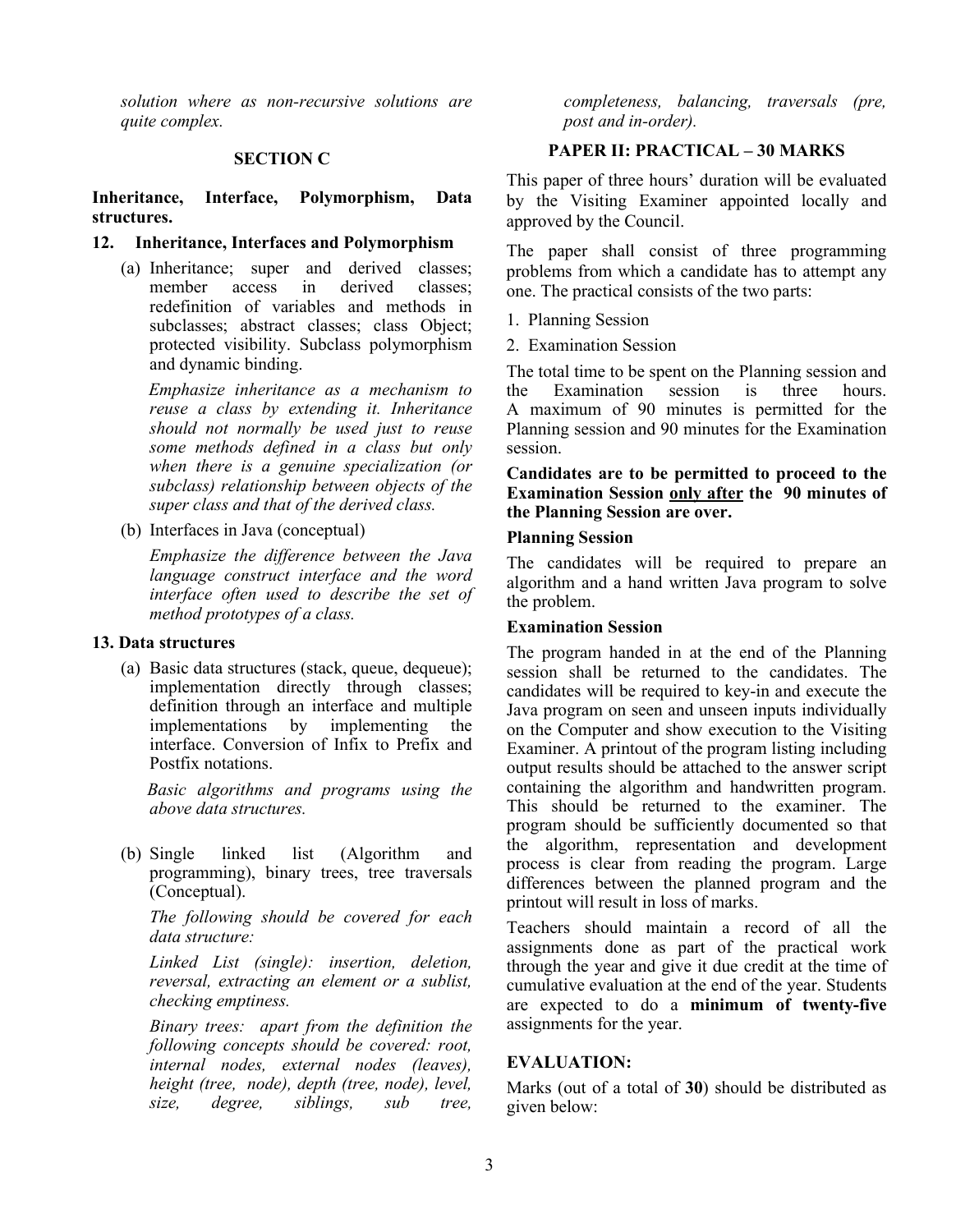## **Continuous Evaluation**

Candidates will be required to submit a work file containing the practical work related to programming assignments done during the year.

| Programming                             |                          | assignments |            | done   10 marks |
|-----------------------------------------|--------------------------|-------------|------------|-----------------|
| throughout                              | the                      | year        | (Internal) |                 |
| Evaluation)                             |                          |             |            |                 |
| Programming                             | done $\frac{1}{2}$ marks |             |            |                 |
| throughout the year (Visiting Examiner) |                          |             |            |                 |

## **Terminal Evaluation**

| Solution to programming problem on | 15 Marks |
|------------------------------------|----------|
| the computer                       |          |

Marks should be given for choice of algorithm and implementation strategy, documentation, correct output on known inputs mentioned in the question paper, correct output for unknown inputs available only to the examiner.

## **NOTE:**

Algorithm should be expressed clearly using any standard scheme such as a pseudo code.

## **EQUIPMENT**

There should be enough computers to provide for a teaching schedule where at least three-fourths of the time available is used for programming.

Schools should have equipment/platforms such that all the software required for practical work runs properly, i.e. it should run at acceptable speeds.

Since hardware and software evolve and change very rapidly, the schools may have to upgrade them as required.

Following are the recommended specifications as of now:

## **The Facilities:**

- A lecture cum demonstration room with a MULTIMEDIA PROJECTOR/ an LCD and O.H.P. attached to the computer.
- A white board with white board markers should be available.
- A fully equipped Computer Laboratory that allows one computer per student.
- Internet connection for accessing the World Wide Web and email facility.
- The computers should have a minimum of 1 GB RAM and a P IV or higher processor. The basic requirement is that it should run the operating system and Java programming system (Java compiler, Java runtime environment, Java development environment) at acceptable speeds.
- Good Quality printers.

## **Software:**

- Any suitable Operating System can be used.
- JDK 6 or later.
- Documentation for the JDK version being used.
- A suitable text editor. A development environment with a debugger is preferred (e.g. BlueJ, Eclipse, NetBeans). BlueJ is recommended for its ease of use and simplicity.